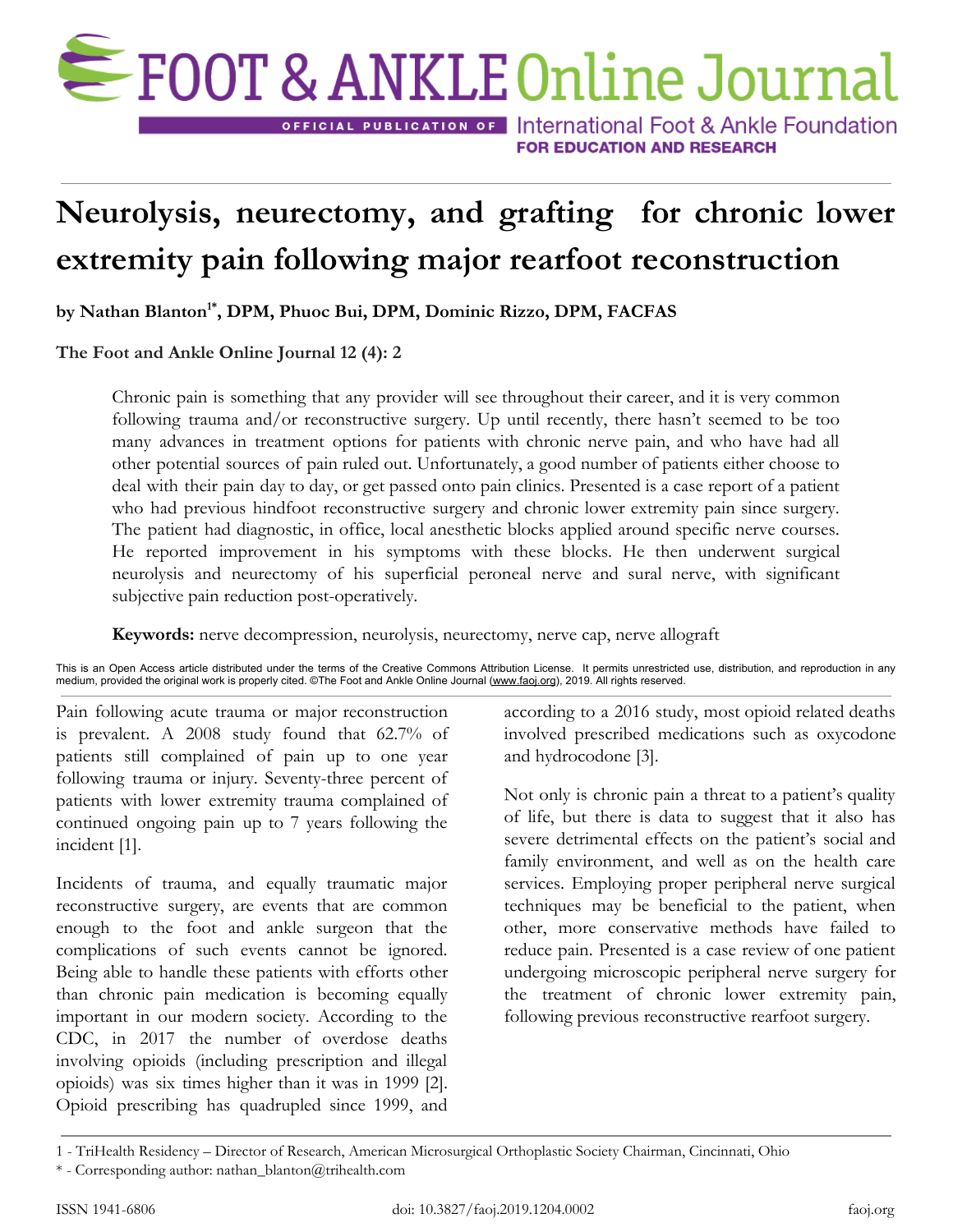

**Figure 1** The superficial peroneal nerve (SPN) emerging through the fascia to become superficial.



**Figure 2** The nerve allograft sutured to the connector. 8-0 nylon suture was utilized; one on each side of the connector.

### **Methods**

The patient was a 45-year-old male with a history of trauma to the right lower leg and ankle. He is now multiple years removed from tibiotalocalcaneal (TTC) fusion (via a strict lateral approach), with hindfoot rigidity and compensatory discomfort in the midfoot.



**Figure 3** Allograft with nerve connector sutured to the proximal stump of the SPN.



**Figure 4** The multiple branches of the sural nerve course.

He was also still having pain in the region of his previous TTC surgery. Imaging modalities confirmed that the structural integrity of the bone and fusion site were fine, with an arthrodesis of the ankle and subtalar joint appreciated. In the office setting, the patient underwent regional blocks of the superficial peroneal nerve (SPN) and the sural nerve (SN), with subjective improvement in pain of more than 75%. The blocks were performed in the lower  $1/3<sup>rd</sup>$  of the leg. Due to this improvement, and the chronicity of his pain, neurolytic and neurectomy procedures were decided upon for the SPN and SN.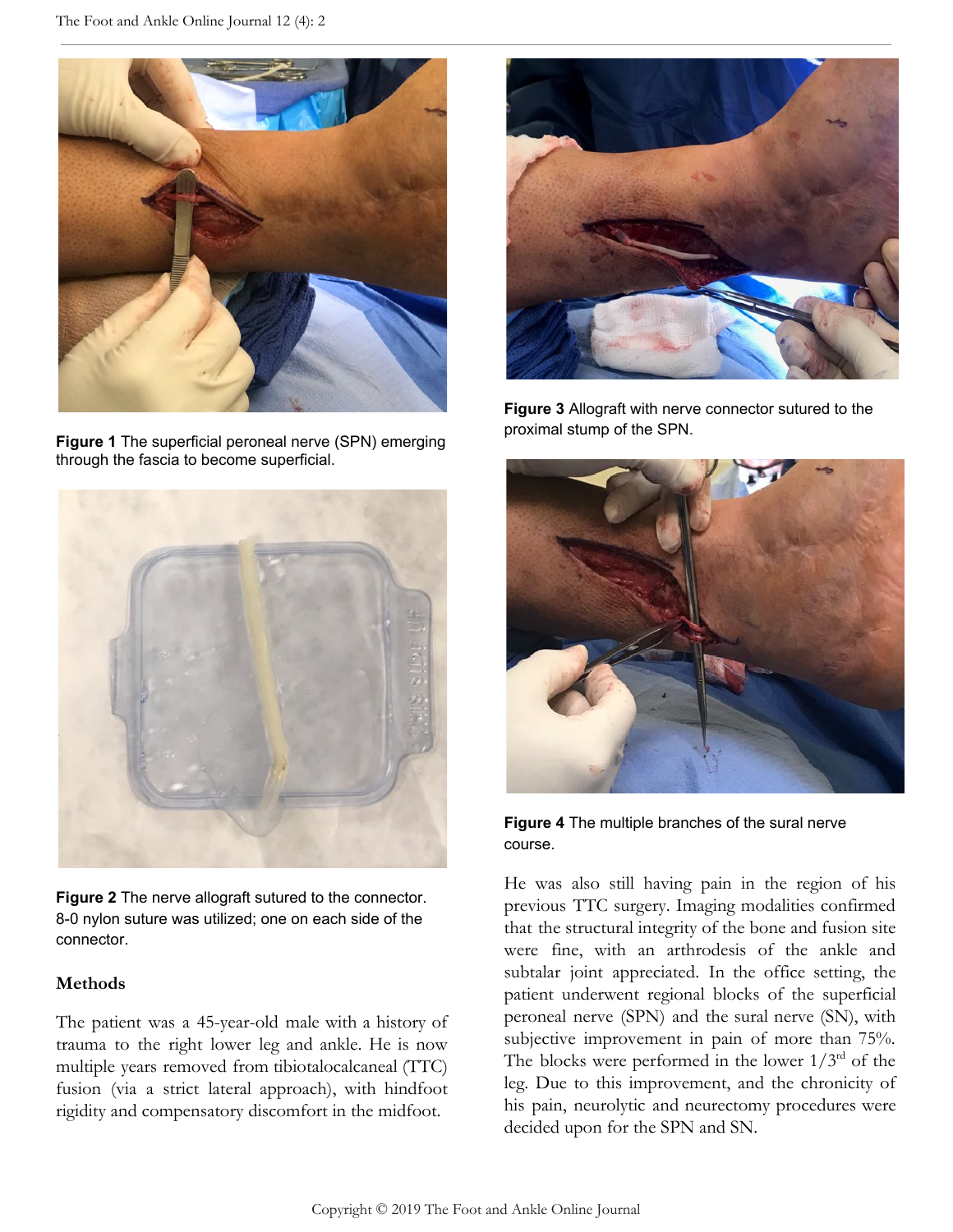The patient was cleared for surgery by his primary care physician. Once in the operating room, he was placed on the table in the supine position with a bump placed under his right hip. After anesthesia was obtained, the left shoulder was tilted down some in order to better visualize the anterolateral and posterolateral lower leg. An anterolateral leg incision was created approximately 10 cm proximal to the ankle joint line. This incision was approximately 5 cm in length and it was further and carefully carried down to the level of the fascia. At approximately 10 cm to the ankle joint, the SPN was located piercing through the fascia where it becomes superficial (Figure 1). The SPN was carefully dissected away from surrounding soft tissue. At a level just distal to the SPN becoming superficial, a fresh 15 blade was used to transect the nerve completely and cleanly. Literature indicates that at this level, the SPN is entirely sensory with motor branches having come off much more proximal [4]. Meanwhile, on the back table, an Axoguard nerve connector (Axogen, Inc. Alachua, Fl) was half way placed around and covered one end of an Avance allogenic nerve graft (Axogen, Inc.). The nerve graft and connector were sutured together with 8-0 nylon, while using 2.5x loupe magnification (Figure 2). This connector/graft structure was brought over to the operating table, and the other end of the nerve connector was attached in similar fashion as before to the freshly severed end of the proximal SPN stump; again using 8-0 nylon (Figure 3).

The nerve allograft was allowed to lie in the normal plane of the SPN. The distal stump of the SPN had axonal degeneration performed via the "double crush" technique, which is discussed later.

The original incision was continued distally, and posteriorly, another few centimeters in a "lazy S" configuration to reach the approximate anatomical location of the distal sural nerve (SN). The incision was carefully deepened until the SN came into view. At this level, we identified two branches of the SN (Figure 4). These branches were traced proximally a few centimeters until one main branch of the SN was identified. Once the main SN branch was identified, a fresh 15 blade was used to transect the nerve cleanly. Again, the distal nerve stumps underwent a "double crush" technique. The proximal nerve end was covered with another nerve connector, and held in place with 8-0 nylon. The distal end of the connector was capped with a vascular clip and the nerve was

allowed to lie in its normal plane. Neither the SPN nor SN was buried into muscle or bone.

The surgical area was irrigated. The adipose layer and the skin were closed. The deep fascial layer was not re-approximated with suture. 20 mL of bupivacaine plain was injected around the surgical site and the patient was placed in a soft but compressive dressing.

# **Results**

The patient has been followed for 12 months at the time of this writing. At his first postoperative visit week one, he relates that his subjective pain to lower leg and lateral ankle was already 50% better. At his most recent follow-up visit, he relates that his musculoskeletal pain overall is significantly reduced by about 70%. In some areas of the leg and ankle, he feels his pain is reduced by up to 90%. He does not relate having any irregular sensitivities or paresthesias. Most of his relief is located around the distal lateral leg, lateral foot and ankle, with some elements of the dorsolateral foot. Overall, he relates that he is very happy and pleased with his progress. He states that he has actually been much more physically active in light of the denervation procedure.

## **Discussion**

Described here is a case of one patient with intractable lower leg and ankle pain following trauma with subsequent hindfoot reconstruction. The patient's pain was subjectively improved with surgical intervention to the SN and SPN. This is an important subject matter for those patients with post-traumatic/surgical pain. A 2008 study indicated that nearly 63% of patients still have pain averaging 5.5 on a 10 point scale at one year following the trauma [1].

The concept of neurolysis of peripheral nerves received very little attention in the literature until 1970 [5]. In regards to the foot and ankle, a common and historically accepted treatment of peripheral neuromas was complete transaction of the nerve with possible implantation into surrounding tissue. This treatment does not address the terminal end of the nerve. More recent techniques for the management of neuromas have been developed over the past several years. The decision as to which technique may be best is often decided by how available the terminal nerve end is for reconstruction. These techniques include: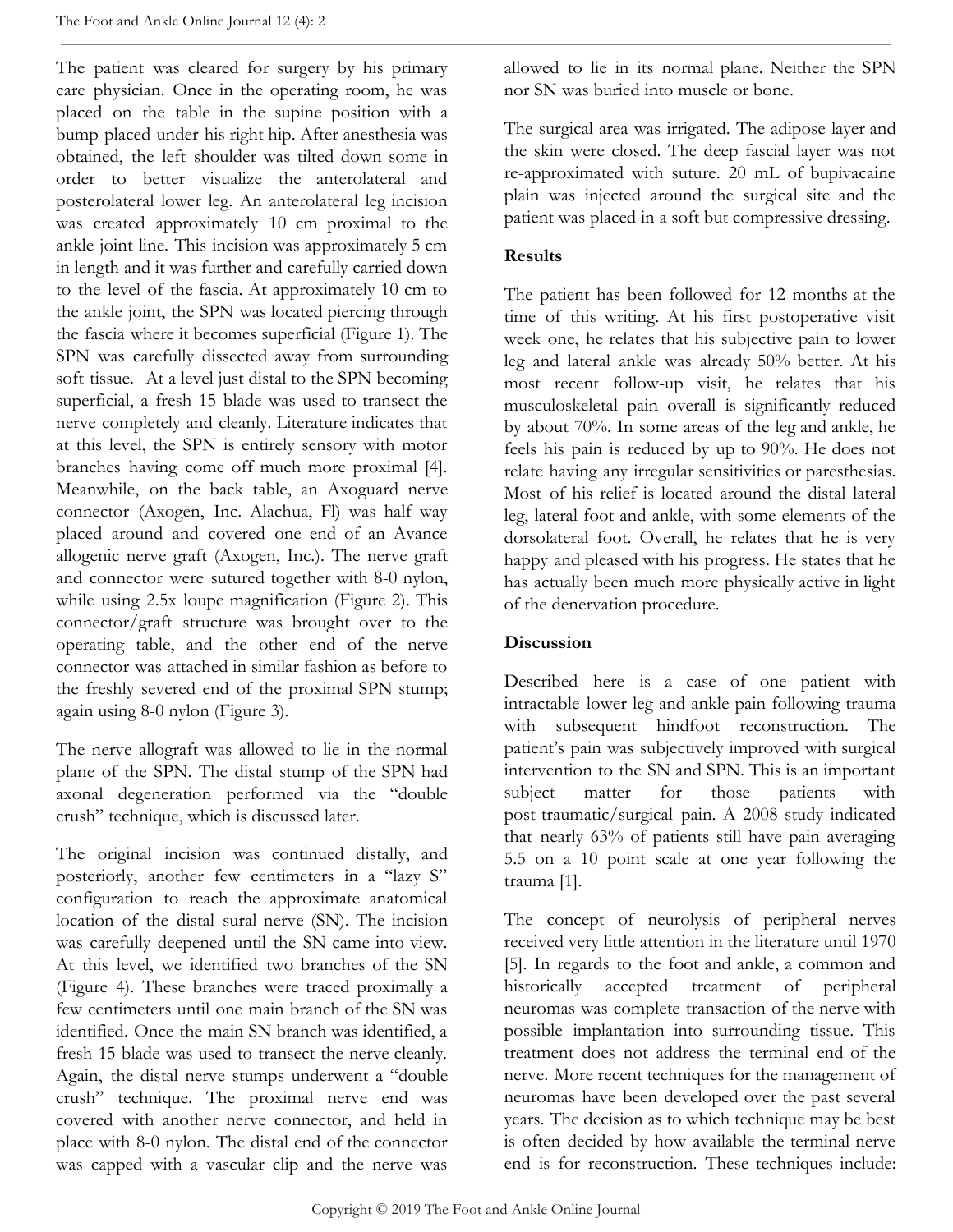centro-central connector assisted neurorrhaphy, nerve capping, nerve graft relocation, hollow tube reconstruction, "end-to-side" neurorrhaphy [6] and some others. The ones presented in this case are nerve capping and nerve graft relocation. Both of these techniques are passive in nature, in that we did not directly reconstruct the nerve end.

The nerve graft relocation technique, for the SPN, is designed to provide a runway for any regenerating nerve. The intent is for the allograft to become a less painful destination for the axons to grow into. The regenerating axons will work their way into the organized graft, which is size matched (in diameter) to the nerve of interest. The allograft nerve also will need to be several centimeters in length to allow for any axonal growth to dissipate. This technique allows for regeneration but does not necessarily restore function [6]. The hollow nerve connector keeps any regenerating axons in their path to the nerve allograft. Leaving a gap of a couple millimeters between the proximal nerve end and the allograft nerve end is recommended to prevent a "mushroom" effect of new axons directly up against the allograft, which could ultimately produce a new stump neuroma. Also of note, the allograft nerve end was not implanted into muscle or bone. It was left in line along the course of the SPN. In the lower third of the leg, there are more tendons than large muscle bellies, so it would be difficult to bury it effectively. But, the other thought is to limit motion of the nerve end as much as possible anyways, to prevent the likelihood of a stump neuroma reforming.

In regard to the SN, the nerve capping technique has been shown to have some promising results [7]. Again, the capping technique is passive and does not reconstruct the nerve, but rather reigns in the terminal end of the nerve [6]. As of now, there is not enough data to suggest one technique over another. More studies need to be done comparing the results of each technique. In this case, multiple methods were chosen. It is possible that if one procedure was performed at each nerve site, maybe the patient would have more or less pain resolution. However, for now this is difficult to determine.

Passive techniques were decided upon for this patient, due to the location of his pain symptoms. Since the neurectomy for the SPN and SN were performed so low on the leg, it would have been difficult to reconstruct the nerve distally after resection of the neuromas. Any further distal, and the nerves become too thin and wispy to handle with care. Also, it becomes more difficult to suture the connector, or end cap, through just the epineurium, which is the recommended layer for peripheral nerve repair [8].

The "double axonal crush" technique is one that was described by Bridge, et al., 1994. The technique involves using two hemostats and placing them at the stump of the transected nerve, approximately 1 cm apart. The nerve is crushed when each hemostat is closed down to one "click" and held in that position for approximately 30-60 seconds. This crush technique causes impairment of the fascicles of the axon, causing axonotmesis. From this, sensory function should be lost over time due to Wallerian degeneration [9,10].

In the procedure, the SPN and SN were strategically located and transected. First, it has been shown that the motor branches of the SPN have already separated off at a much more proximal level than where this procedure took place [4]. Also, it has been shown that in over 70% of patients, the SPN will pierce the crural fascia and become superficial at approximately 10-12 cm proximal to the ankle joint. At approximately 4.4 cm proximal to the ankle joint, the medial and intermediate dorsal cutaneous nerves (MDCN and IDCN) will divide the SPN. One must be careful however, because there can be instances where the MDCN and IDCN are separated much higher [11]. It is important to look out for this, and possibly identify both branches if necessary.

In regards to the SN, it was interesting to see multiple branches at this level. Historical variations have been described by Huelke in 1958. In his original paper, he dissected out the SN and its components on 198 limbs. From this he deduced eight different possible configurations for SN development. One of these variations involved the medial sural cutaneous nerve (MSCN) and lateral sural cutaneous nerve (LSCN) coursing distally and independently of one another. The MSCN continues onto the posterior heel, while the LSCN will continue on as the lateral dorsal cutaneous nerve of the foot. Just proximal to the posterior ankle joint, there is a peroneal communicating nerve, connecting the MSCN and LSCN [12]. It is possible that in the case presented here, we found one cutaneous branch, the